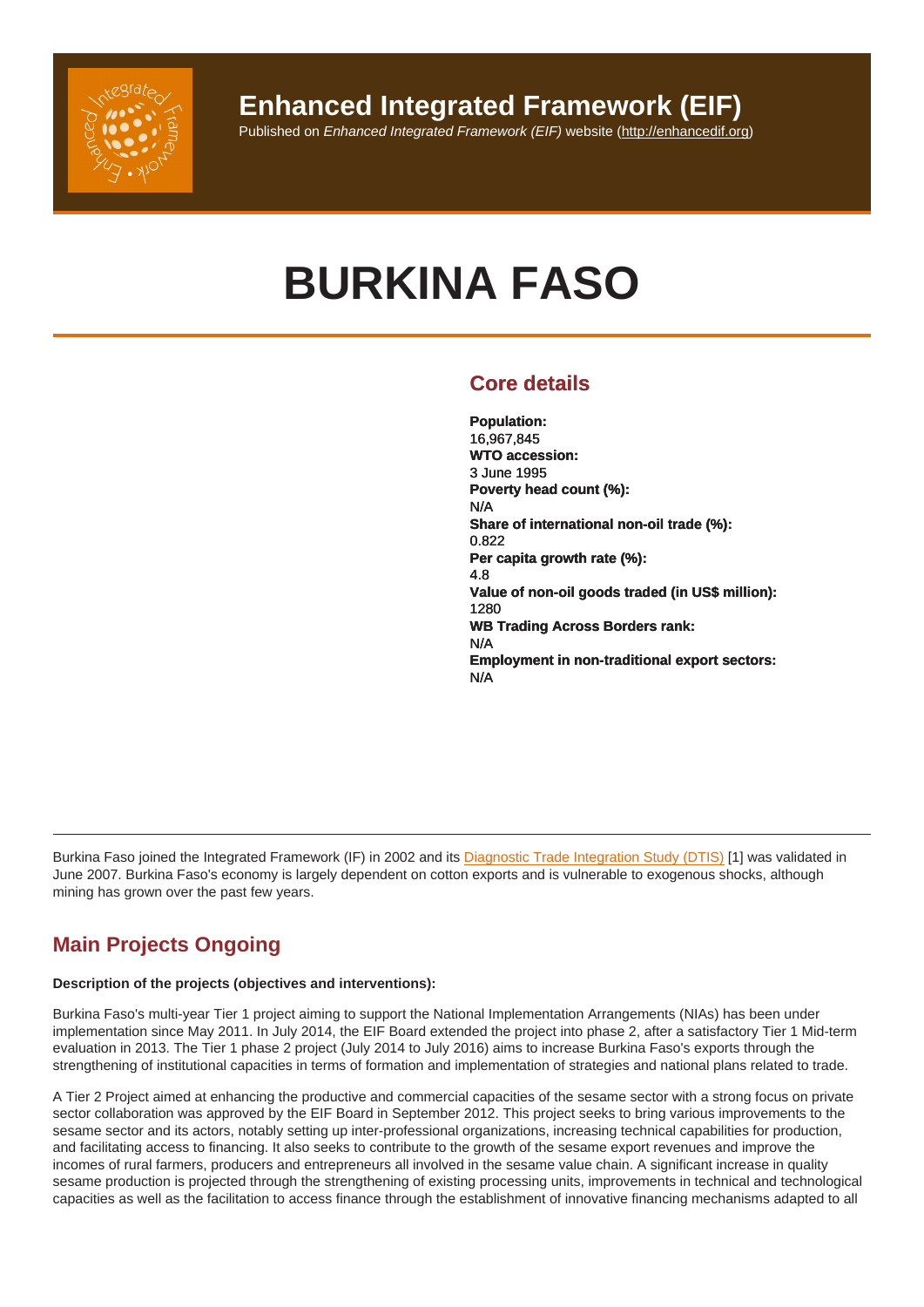In early 2013, Burkina Faso started the process of updating its DTIS with the World Bank as Main Implementing Entity (MIE).

In partnership with ITC, Burkina Faso is also undertaking a feasibility study to formulate a sectoral strategy for the development and export of the shea almond industry. The strategy will provide support to the formulation of related Tier 2 projects. The study will undertake a diagnostic of the value chain of the shea butter sector, an action plan will be prepared, and capacities of the CNS/PFNL (Comité National de Suivi des Stratégies sur les Produits Forestiers Non Ligneux) "National Committee for Monitoring Strategies on Non Timber Forest Products (CNS/PFNL)" will be reinforced. The shea butter value chain feasibility study was approved by the EIF Board on 22 November 2013.

Burkina Faso is also implementing another Tier 2 project supporting the dried mango and cashew nuts sectors, approved by the EIF Board on 15 April 2014. The Tier 2 project will serve to strengthen the transformation and commercialization capacities of the dried mango and processed cashew nut sectors in Burkina Faso in order to generate increased export revenues and household incomes. This will ultimately contribute to sustainable poverty reduction in the country. The project is consistent with the Government's 2012 Sectoral Policy for Industry, Trade and Handicraft (Politique sectorielle de l'industrie, de commerce et de l'artisanat – POSICA – et son Plan d'action); the Strategy for Accelerated Growth and Sustainable Development (Stratégie de croissance accélérée et de développement durable –SCADD – 2011-2015); the 2012 National Quality Policy (Politique Nationale de Qualité) and the 2011 National Strategy for Export Promotion (Stratégie nationale de promotion des exportations – SNPE) that aim at promoting export diversification, trade in non-cotton agricultural products with high potential for value addition and employment and income generation.

Main progresses to date:

#### Tier 1 project

Based on the 2007 DTIS, Burkina Faso developed a National Export Promotion Strategy which was validated in November 2009. The priorities identified in the DTIS Action Matrix have mainly been addressed through support received from development partners in sectors including mining, cotton, animal husbandry, various fruits and vegetables and the industrial capacity. Projects addressing cross-cutting issues have also been supported e.g. the competitiveness and enterprise development and the small and medium enterprises (SMEs). In 2009, the formal EIF National Steering Committee (NSC) was established, and it has identified priority actions from the DTIS and Action Matrix which have been submitted to the thematic Commission to facilitate the inclusion of private sector and competitiveness aspects in the next Poverty Reduction Strategy Paper (PRSP).

To further support the trade mainstreaming agenda in Burkina Faso, the Executive Secretariat of the EIF (ES) and the United Nations Development Programme (UNDP) launched a pilot programme and capacity building module in early 2012 to support Burkina Faso' efforts to mainstream trade into its national development policies. The trade mainstreaming module in Burkina Faso led to the adoption of a roadmap with a set of recommendations under each level of mainstreaming, building on progress made by the country in recent years in mainstreaming through EIF support. The roadmap seeks in particular to strengthen the capacity of the Ministry of Industry, Trade and Handicrafts to lead the implementation of the sectoral policy on industry, trade and handicrafts adopted in 2011 and its plan of action. It also foresees the establishment of a network of trade focal points in critical departments as a means to build expertise in the administration to be able to more effectively mainstream trade in a more sustained way. The network will also connect with national universities and knowledge centers already active in the field of trade, development and poverty reduction.

#### Tier 2 project

Implementation of Tier 2 Projects supporting sesame value chain, dried mangoes and cashew nuts as well as a feasibility study for shea butter value chain are under way.

The sesame Tier 2 project strongly emphasizes employment of female farmers who represent 40% of the sector. Under the sesame project, the operational capacities of existing processors of sesame will be reinforced while actors in the sesame value chain will have increased access to finance through the establishment of innovative credit mechanisms adapted to the different segments of the sesame sector.

In June 2014, the sesame Tier 2 project supported five sesame exporting companies to participate in the first International Fair of Riyadh, in Saudi Arabia. This fair provided a platform for the Burkina Faso sesame operators to explore market opportunities and develop business relationships with Saudi economic operators as well as with 17 participating countries from Africa, Americas, Asia, Europe and the Gulf. For more information, see http://www.lefaso.net/spip.php?article59796 [2]

# **Results**

In Burkina Faso, the EIF has supported the integration of trade into the PRSP (Strategy for Accelerated Growth and Sustainable Development 2011-2015 – SCADD). The SCADD focuses on accelerated growth based on priority areas of development and drew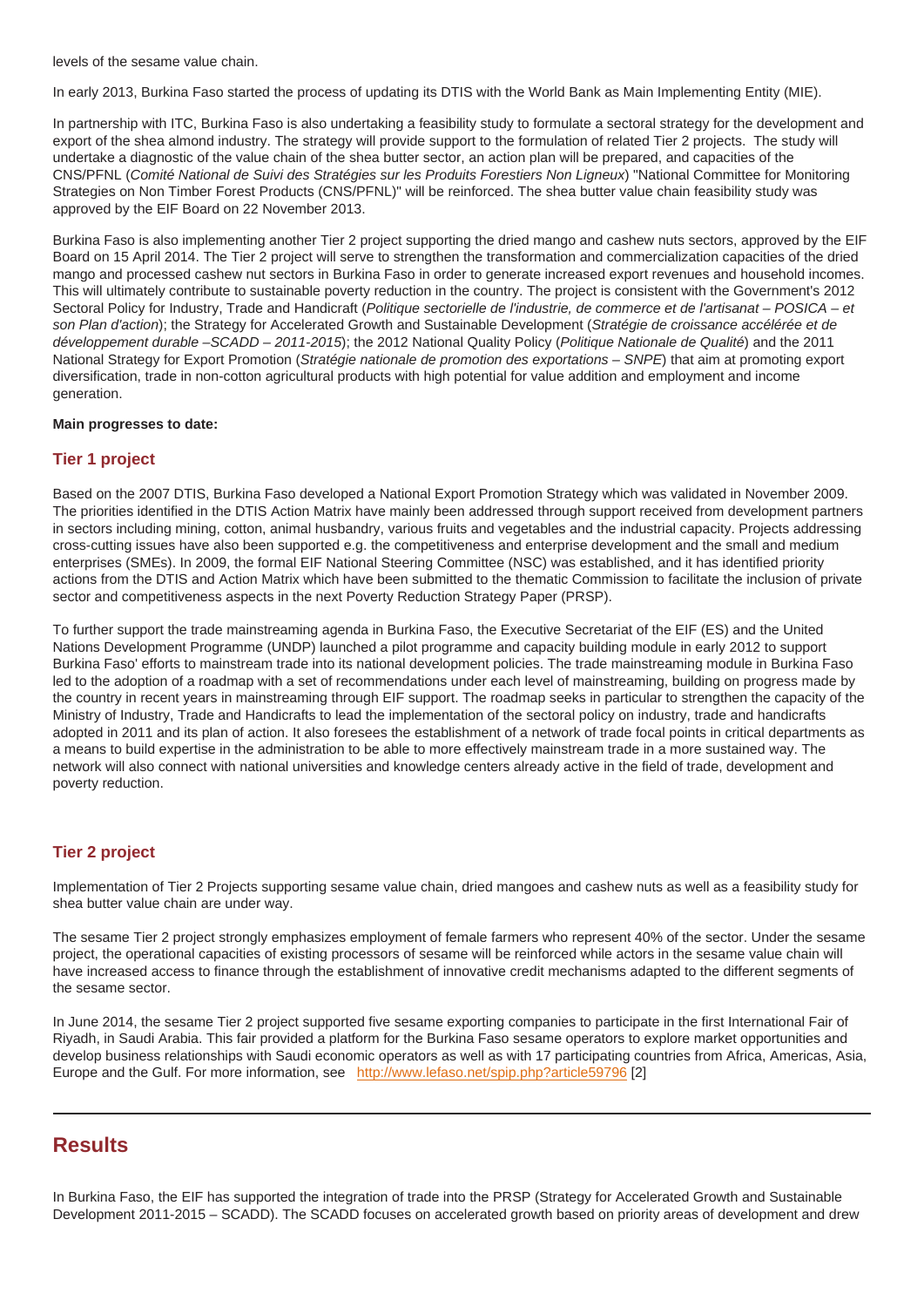the EIF programme in Burkina Faso and the National Quality Policy.

 Building on this and working together with partners, in particular with UNDP through a trade mainstreaming pilot, a Trade Roadmap has been adopted aiming to strengthen the capacity of the Ministry of Industry, Commerce and Handicraft to take leadership in implementing sectoral policies (industry, trade and handicrafts), as well as to lead on trade consultations in the context of Burkina Faso's PRSP.

# Links

Burkina Faso, Ministry of Commerce http://www.commerce.gov.bf/ [3]

# State of implementation

# TIER 1 OUTCOME AND INDICATORS

Outcome 1: Sufficient institutional and management capacity built in Burkina Faso to formulate and implement trade-related strategies and implementation plans

| Outcome 1 indicators                              | <b>Baseline</b> | '10 | '11 | '12            |
|---------------------------------------------------|-----------------|-----|-----|----------------|
| [O1.1: Support to NIAs (Y/N)                      | No              | Yes | Yes | Yes            |
| <b>O1.2: DTIS Action Matrix</b><br>(Date)<br>2007 | No              | No  | No  | No             |
| $ O1.3$ : Fiduciary capacity (1-5)                |                 |     |     | $\overline{2}$ |
| $[O1.4:$ Trade strategy updated $(Y/N)$           | No              | No  | No  | Yes            |
| O1.5: Trade Strategy quality (1-5)                |                 | 5   |     |                |
| O1.6 Trade strategy implemented (1-5)             |                 | 5   |     |                |

| Outcome 2 : Burkina Faso mainstreams trade into its national development strategies and plans |                 |     |      |     |
|-----------------------------------------------------------------------------------------------|-----------------|-----|------|-----|
| Outcome 2 indicators                                                                          | <b>Baseline</b> | '10 | '11  | '12 |
| [O2.1: Trade in the National Development Plan (1-5)]                                          |                 |     |      |     |
| O2.2: Trade in Productive Sector Strategies (Y/N)                                             | Nol             | Yes | Yesl | Yes |
| [O2.3: Public-Private Dialogue (1-5)                                                          |                 |     |      |     |

Outcome 3: Coordinated delivery of trade-related resources (funding, TA, etc.) by donors and implementing agencies to implement Burkina Faso's priorities following the adoption of the DTIS Action Matrix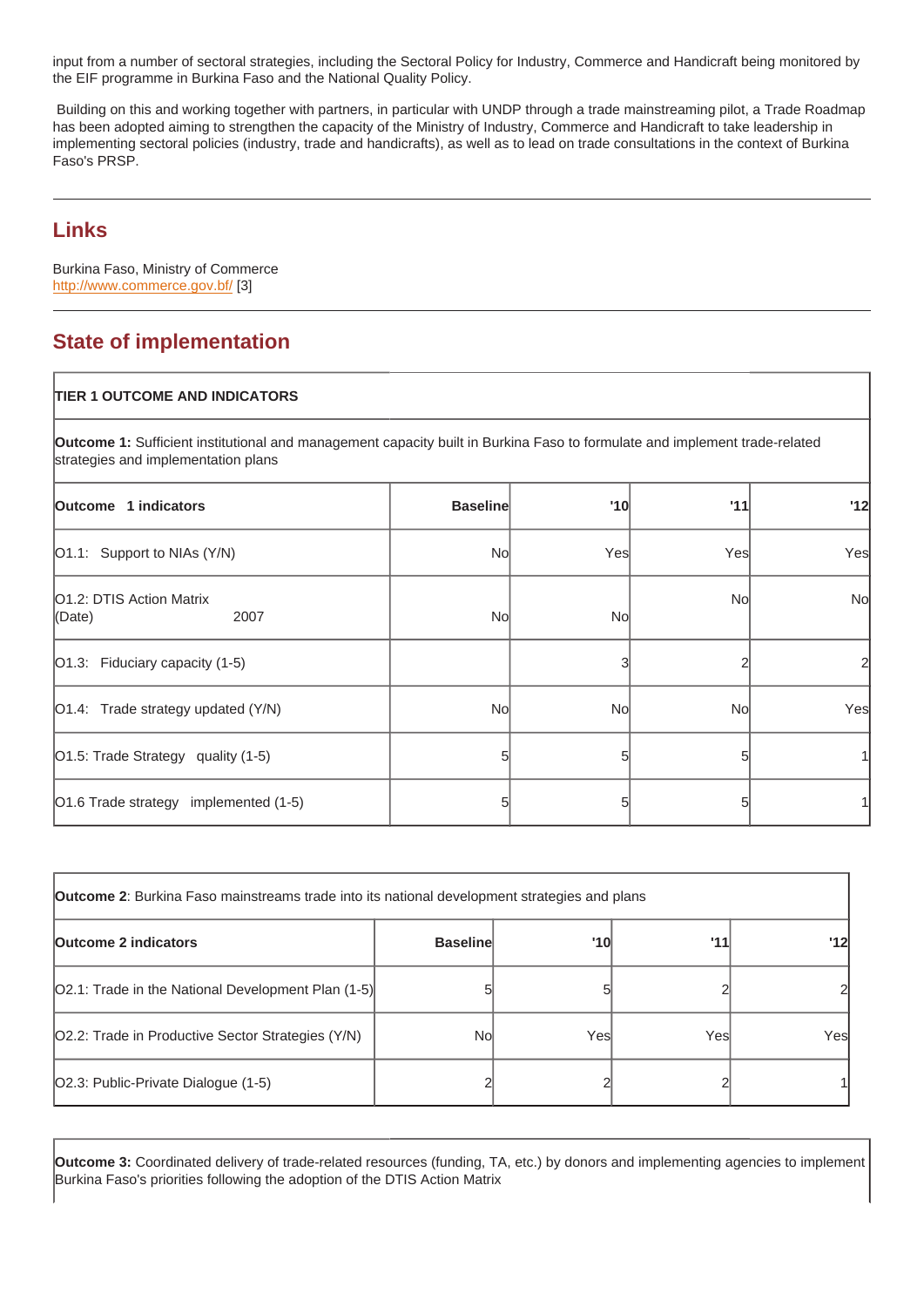| <b>Outcome 3 indicators</b>                                              | <b>Baseline</b> | '10  | '11  | '12       |
|--------------------------------------------------------------------------|-----------------|------|------|-----------|
| O3.1: Annual joint sector implementation overview<br> (Y/N)              | Yesl            | Yesl | Yesl | Yes       |
| O3.2: Frequency of Government-Donor consultation<br>$ $ in trade $(1-5)$ |                 |      |      | 31        |
| O3.3: UN-CEB Cluster activities based on DTIS<br>Action Matrix (Y/N)     | Nol             | Nol  | No   | <b>No</b> |
| [O3.4: Joint donor initiatives in trade (Y/N)                            | Nol             | Yesl | Yesl | Yes       |

| <b>Outcome 4:</b> Burkina Faso secures resources in support of initiatives that address DTIS Action Matrix priorities |                 |     |     |     |
|-----------------------------------------------------------------------------------------------------------------------|-----------------|-----|-----|-----|
| <b>Outcome 4 indicators</b>                                                                                           | <b>Baseline</b> | '10 | '11 | '12 |
| [O4.1: Medium-term Programme (1-5)                                                                                    |                 |     |     |     |
| [O4.2: Government budget contribution (Y/N)                                                                           | Nol             | Nol | Nol | Yes |
| [O4.4: Number and amount of projects funded from<br><b>DTIS Action Matrix (in US\$ million)</b>                       |                 |     |     | 31  |

# **Financial information**

## **DTIS Update**

Starting date / End date 11/02/2013 Approved Budget 200,000 Board Approval Date 06/02/2013 Disbursement 200,000 Expenditure Reported 191,563 MOU Approval Date 11/02/2013 MOU Expiry Date 30/05/2014 Phase: Completed

# **NIA Support**

Starting date / End date 18/05/2011 Approved Budget 1,500,000 Board Approval Date 22/11/2010 Disbursement 1,125,000 Expenditure Reported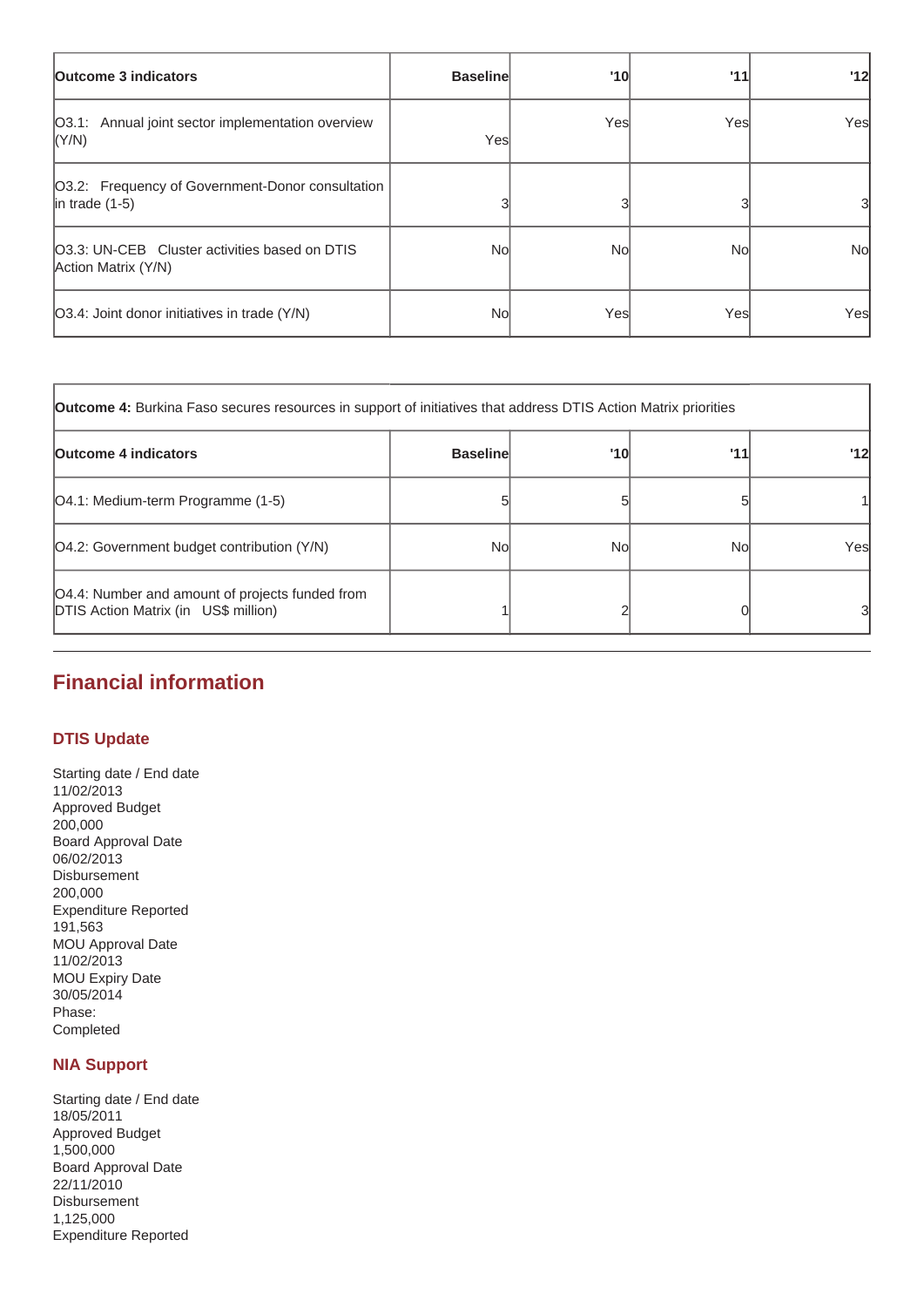1,015,560 MOU Approval Date 10/02/2011 MOU Expiry Date 31/07/2016 Phase: Implementation

## **Projet de renforcement des capacités productives et commerciales de la filière du sésame au Burkina Faso**

Starting date / End date 29/01/2013 Approved Budget 2,666,884 Board Approval Date 17/09/2012 Disbursement 700,000 Expenditure Reported 720,093 MOU Approval Date 06/11/2012 MOU Expiry Date 05/11/2015 Phase: Implementation

## **Elaboration d'une stratégie sectorielle de développement de la filière amandes de karité au Burkina Faso**

Starting date / End date 17/01/2014 Approved Budget 199,741 Board Approval Date 22/11/2013 Disbursement 199,741 Expenditure Reported 149,586 MOU Approval Date 26/11/2013 MOU Expiry Date 31/12/2015 Phase: Implementation

## **Projet d'appui à la commercialisation de mangue séchée et de noix de cajou transformée**

Starting date / End date 11/08/2014 Approved Budget 2,999,089 Board Approval Date 15/04/2014 **Disbursement** 1,108,493 Expenditure Reported 693,157 MOU Approval Date 04/07/2014 MOU Expiry Date 03/07/2017 Phase: Implementation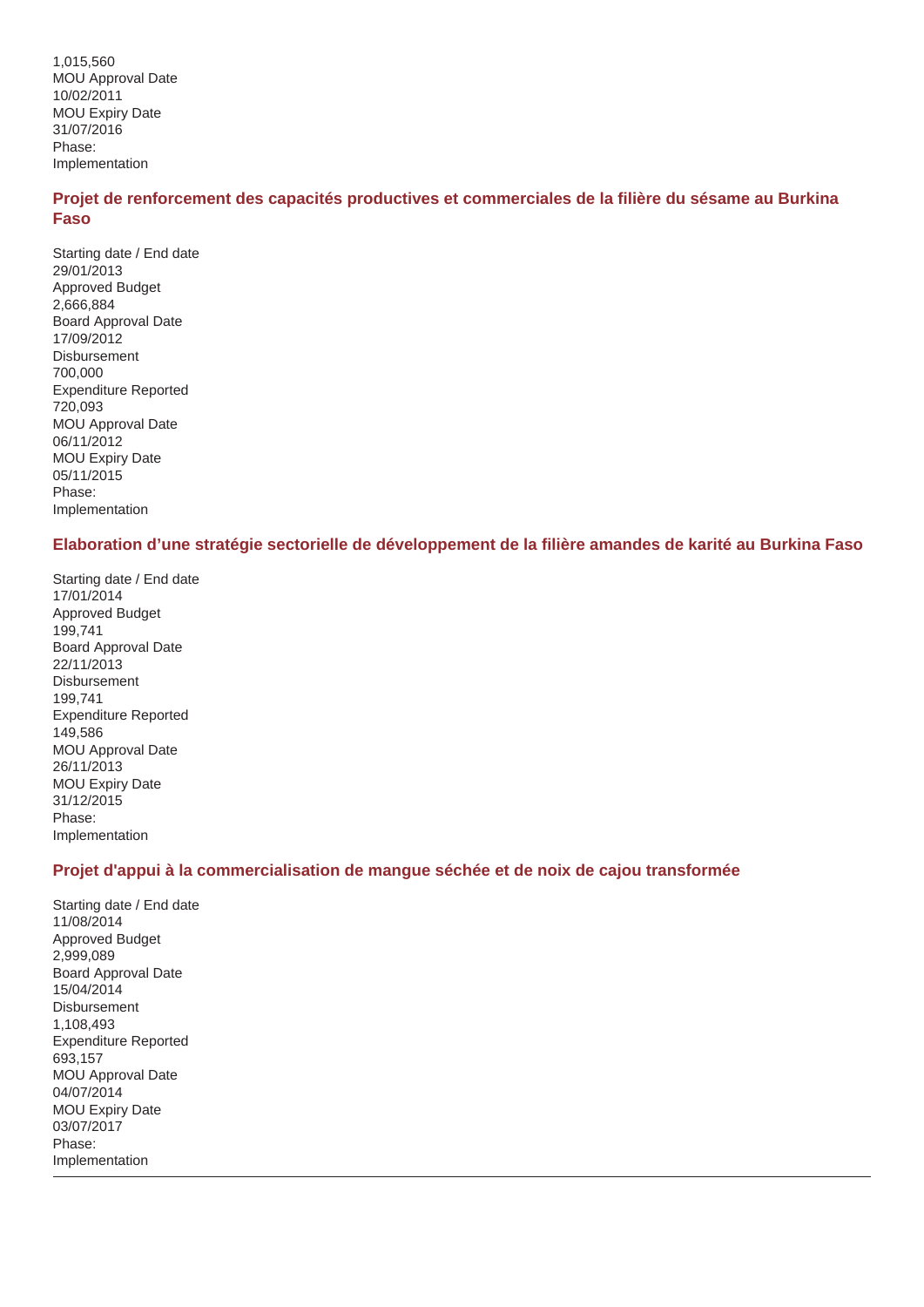# **Contact**

# **Focal Point**

#### **M. Nazaire PARE**

Directeur Général du Commerce Extérieur Ministère du Commerce et de l'Artisanat Avenue de l'Indépendance, immeuble du 15 octobre 01 BP 514 Ouagadougou 01 Ouagadougou, Burkina Faso Tel: +226-50-31-71-14

#### **NIU Coordinator**

#### **M. Sériba OUATTARA**

UNMO du CIR, Coordinateur du CIR Ministère du commerce, de la promotionde l'entreprise et de l'artisanat Avenue de l'Indéprendence, 01 BP 517 Ouagadougou 01 Ouagadougou, Burkina Faso Tel: +226 50 31 71 14

# **NIU National Trade Expert**

#### **Mr. Jules DJIGUEMDE**

UNMO du CIR, Expert du secteur privé Ministère du commerce, de la promotion de l'entreprise et de l'artisanat Avenue du Liptako-Gourma, 10 BP 847 Ouagadougou 10 Ouagadougou, Burkina Faso Tel: 00 226 50 33 22 56

# **NIU Finance Officer**

## **M. Boukary BAKOUAN**

UNMO du CIR, Gestionaire Comptable Ministère du commerce, de la promotion de l'entreprise et de l'artisanat Avenue du Liptako-Gourma, 10 BP 847 Ouagadougou 10 Ouagadougou, Burkina Faso Tel: 00 226 50 33 22 56

# **NSC Chairman**

#### **M. G. Bernard ZOUGORI**

Secrétaire général du MICA Avenue de l'Indépendance, Immeuble du 15 octobre 01 BP 517 Ouagadougou 01 Ouagadougou, Burkina Faso Tel: +226 50 32 48 28

## **Donor Facilitator**

#### **Mme. Ginette K NZAU-MUTETA**

Bureau national du Burkina Faso, Représentante résident Banque Africaine du Développement "Immeuble ARTEL, 5e étage 10 BP 13680 Ouagadougou 10" Ouagadougou, Burkina Faso Tel: +226 50 37 57 50/51

## **Alternative Donor Facilitator**

#### **Mr. Tankien DAYO**

Bureau national du Burkina Faso, Macro économiste Sénior Banque Africaine du Développement "Immeuble ARTEL, 5e étage 10 BP 13680 Ouagadougou 10" Ouagadougou, Burkina Faso Tel: +226 50 37 57 50/51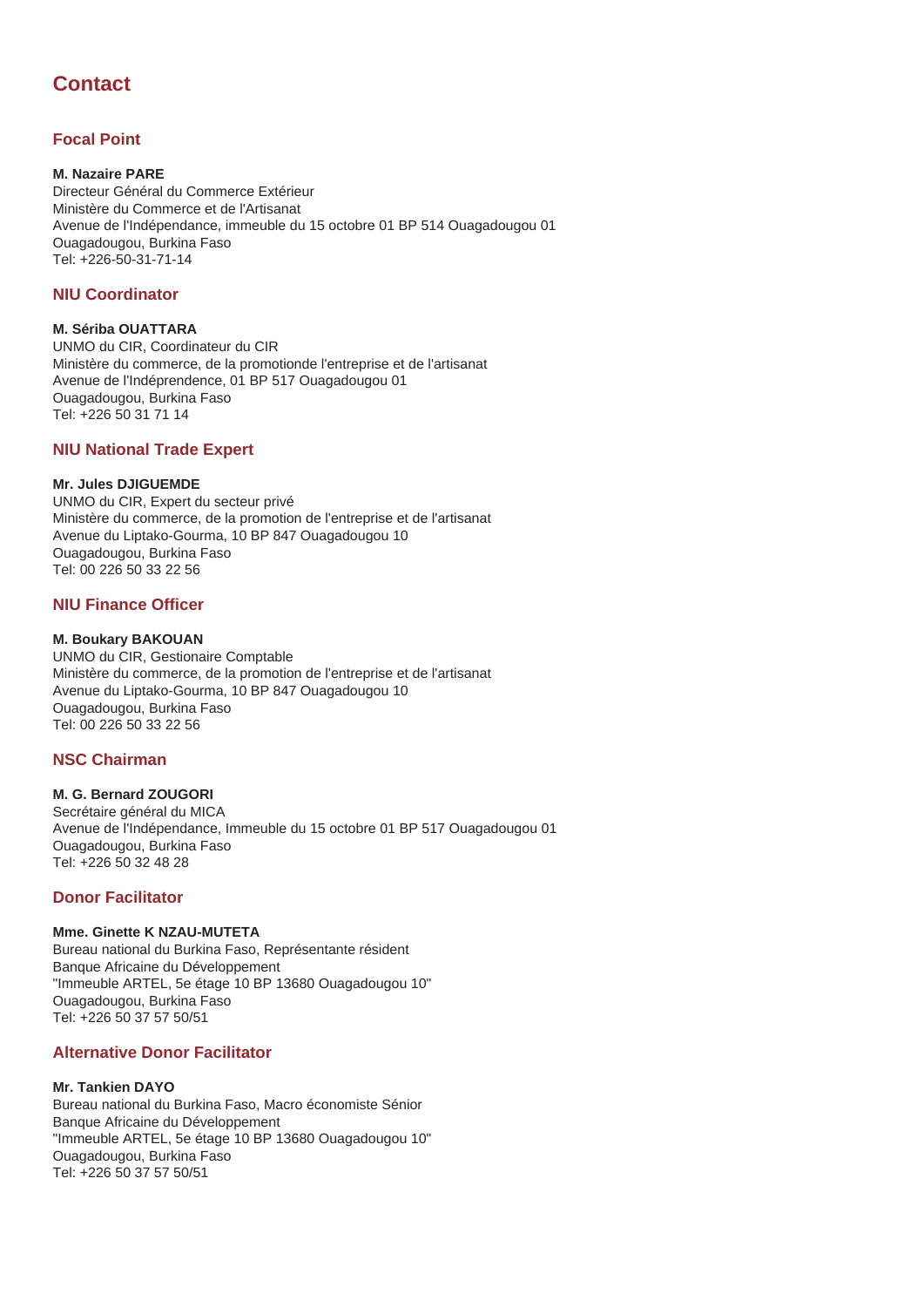#### **WB Contact**

**Mr. Ali ZAFAR** Senior Economist The World Bank

- -, Burkina Faso Tel: +1 202 473 9869

#### **UNDP Contact**

**M. Alain SIRI** National Economist UNDP Ouagadougou, Burkina Faso Tel: +226 50 30 67 62 p. 528 **Mme. Felicité TRAORÉ Coordinatrice** UNDP Ouagadougou, Burkina Faso  $Te$ **M. Pascal KARORERO** Bureau National, Coordonnateur Résident du Système des Nations Unies UNDP "Immeuble des Nations Unies 34, Avenue du Conseil Economique et Social 01 B.P. 575 Ouagadougou 01, Burkina Faso" Ouagadougou, Burkina Faso Tel: +226-50-30 67 62

**M. Isiyaka SABO** Bureau National , Economiste principal

UNDP "Immeuble des Nations Unies 34, Avenue du Conseil Economique et Social 01 B.P. 575 Ouagadougou 01, Burkina Faso" Ouagadougou, Burkina Faso Tel: +226-50-30 67 62

#### **M. Hervé KOURAOGO**

Bureau National , Economiste National

"Immeuble des Nations Unies 34, Avenue du Conseil Economique et Social 01 B.P. 575 Ouagadougou 01, Burkina Faso" Ouagadougou, Burkina Faso Tel: +226-50-30 67 62

#### **Other**

UNDP

**M. Gueswindé Paulin ZAMBELONGO** UNMO du CIR, Expert/Politique commerciale Ministère du commerce, de la promotion de l'entreprise et de l'artisanat Avenue du Liptako-Gourma, 10 BP 847 Ouagadougou 10 Ouagadougou, Burkina Faso Tel: 00 226 50 33 22 56 **M. Honoré HADI YONLI** Conseiller des Affaires Economiques

- Ouagadougou, Burkina Faso Tel: +226 50 31 71 14 **M. K. Rodolphe DJIGUIMDE** Programme Developpement de l'Agriculture, Conseiller technique, filière sésame GIZ 01 BP 1485. Ouagadougou 01 Ouagadougou, Burkina Faso Tel: +226-50-36 09 65 **M. Florent Dirk THIES** Programme Developpement de l'Agriculture, Conseiller Technique Principal (CTP) GIZ 01 BP 1485. Ouagadougou 01 Ouagadougou, Burkina Faso Tel: +226-50-36 09 65/ +226-50-36 09 25 **M. Siaka KONE** Programme Developpement de l'Agriculture, Conseiller Technique Senior